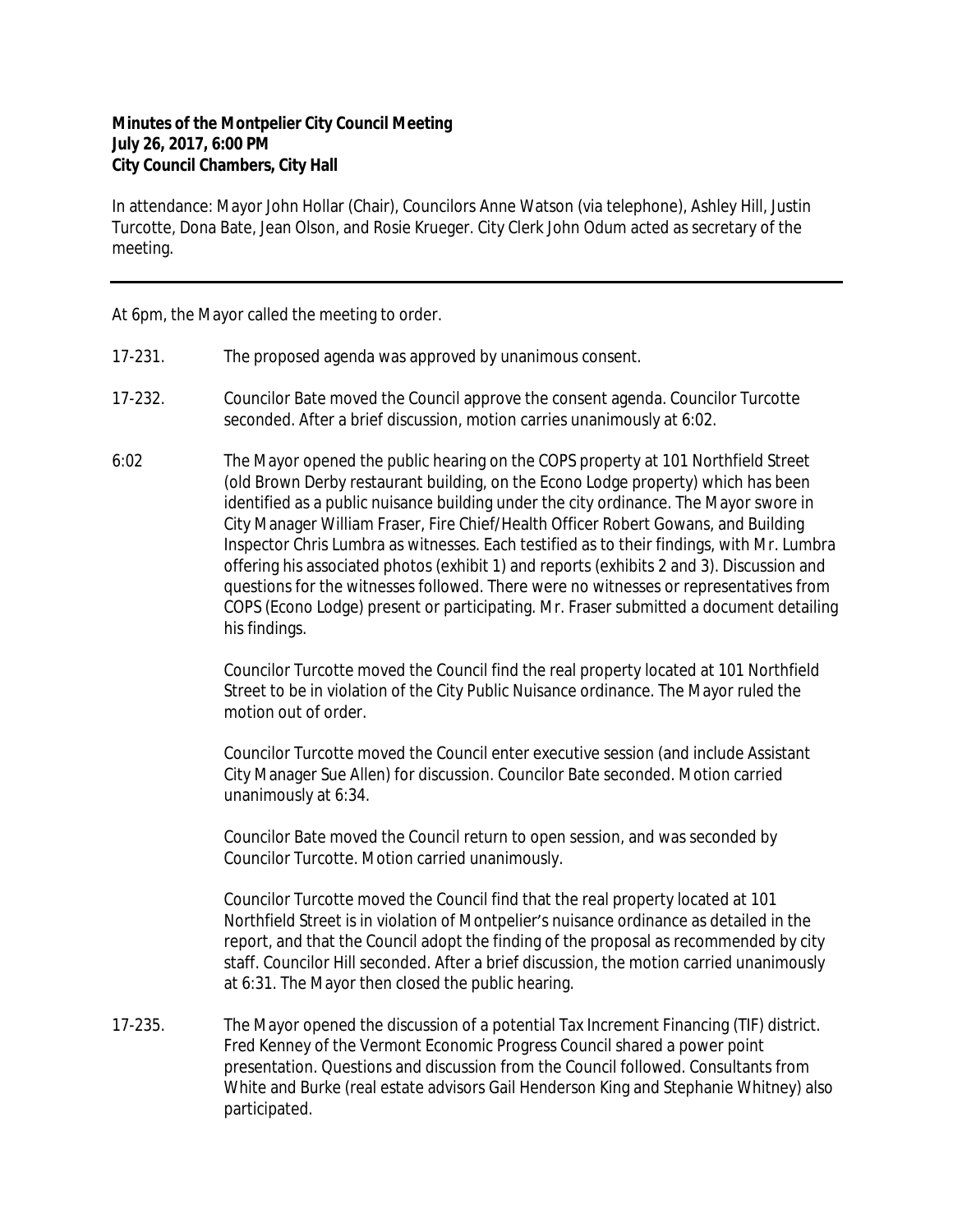Councilor Bate moved the Council direct the staff to proceed with a TIF application, approve the White & Burke proposal and authorize the City Manager – with review by the city attorney – to sign a contract consistent with the proposal. Councilor Turcotte seconded. Without objection, the motion was amended at Councilor Hill's request to append "and to review what it yields as a return. The motion as amended was approved unanimously.

The Mayor called a recess at 7:26. The meeting reconvened at 7:32.

The Mayor introduced the master plan/zoning discussion. Public comments were requested to be held to 2 minutes. The Clerk kept time. Testimony was offered by Alan Goldman.

Councilor Bate moved the Council instruct staff and the Planning Commission to begin work to readopt the 2010 master plan and for the council to continue work on the zoning ordinance. Councilor Hill seconded. Discussion followed, including further comments from Mr. Goldman, as well as Mike Reed. Motion carried on a 4-2 vote (Councilors Bate, Hill Krueger and Watson voting aye, Councilors Olson and Turcotte voting nay).

17-237 The Council received an "organics to energy" presentation from Kurt Motyka, Chris Cox, Tom McArdle, Lawrence Roth (Energy Systems Group Senior VP) and Larry Doyle. A power point presentation was offered. Geoff Fitzgerald and Kate Stevenson (of the Energy Committee participated in the discussion, as well as Finance Director Todd Provencher. Discussion followed.

> Councilor Bate moved the Council declare its intention is to approve a Project Development Agreement (PDA) with Energy Systems Group for the development of improved organics receiving at the Montpelier WRRF and designation of the City Manager as duly authorized agent to further negotiate and refine the contract and to come back for council review and approval with the goal of March 2018 town meeting. Motion died for lack of a second.

> Councilor Hill moved the Council would consider adopting the agreement between Energy Systems Group and delegate responsibility to the city manager to negotiate the final terms of the agreement, and that that agreement be brought back to the Council for consideration and approval. Councilor Turcotte seconded. The motion carried unanimously at 9:40.

17-238. The Mayor opened the second reading on the proposed ordinance change (revisions/additions to DPW fees) at 9:41. Hearing no testimony from the public, Councilor Turcotte moved to pass second reading and approve the ordinance as presented. Councilor Bate seconded. The motion carried unanimously at 9:42.

> Councilor Bate moved the Council approve the proposed DPW fee resolution. Councilor Krueger seconded. The motion carried at 9:42. The Mayor closed the public hearing.

17-239. Councilor Turcotte moved the Council accept the city goals as posted on the agenda.